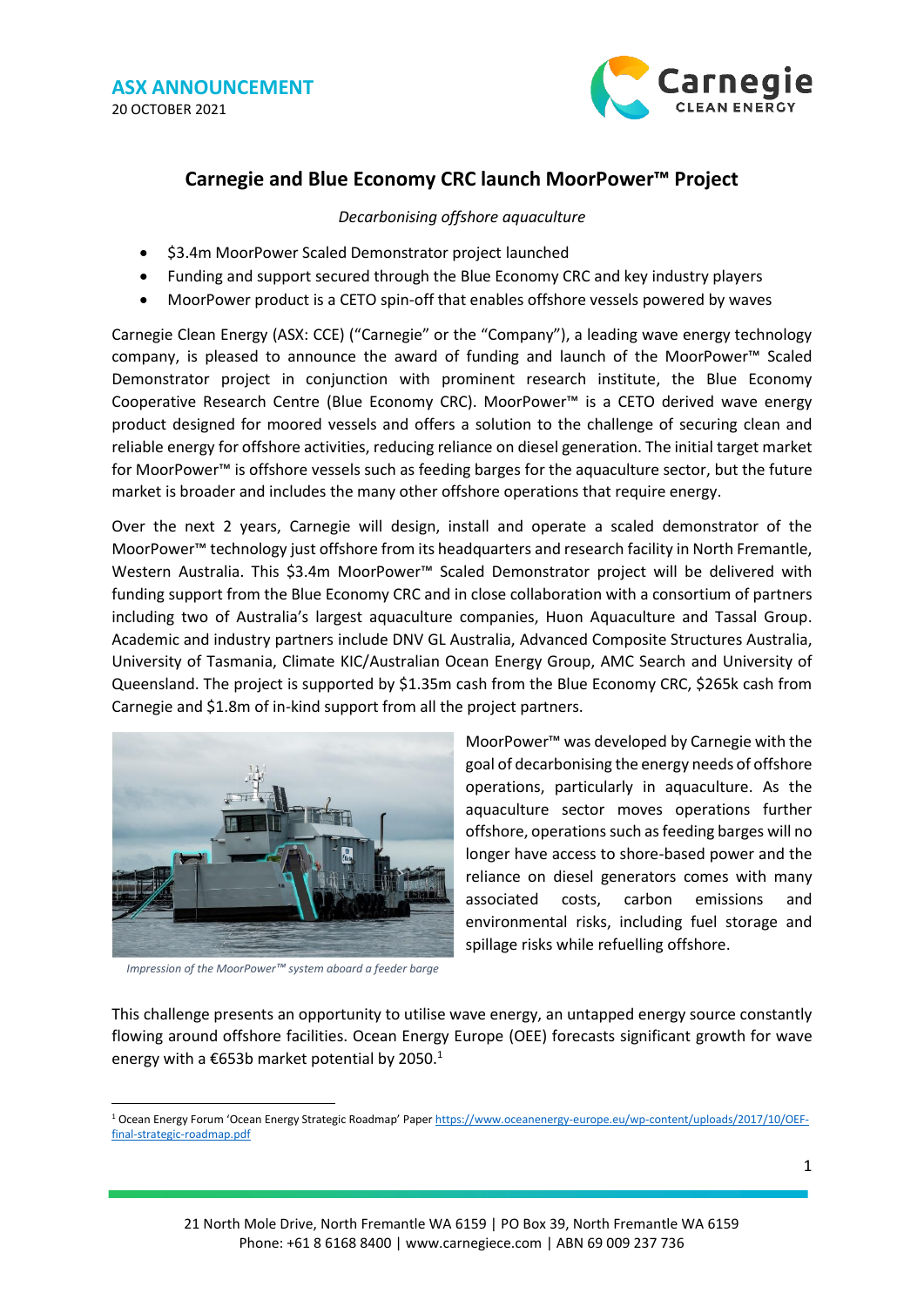

MoorPower™ can be deployed for any type of moored vessel and is not limited to fish farming. Carnegie will continue to collaborate with key aquaculture companies to understand their requirements, constraints and challenges. Additional aquaculture technology providers, such as companies that build feeding barges, are also supportive of the MoorPower™ project. Carnegie's vision for the MoorPower™ product is that the technology will be an integrated solution with other offshore renewable energy systems including hydrogen and batteries.



*Carnegie's CETO Technology*

Carnegie has incorporated aspects of its proprietary core CETO wave energy technology into MoorPower™. The core CETO technology has a submerged buoy that sits a few metres below the surface of the ocean, moving with the waves. This orbital motion drives a Power Take-Off (PTO) system that converts the wave motion into electricity energy. MoorPower™ is a spin-off from CETO; it takes key CETO components such as the PTO and offers an alternative configuration for a new market application.

This new product launch is consistent with Carnegie's focus on the development and commercialisation of proprietary technologies to efficiently and cost-effectively convert wave energy into electrical energy. Carnegie's technologies have the potential to revolutionise marine renewable power, deliver innovative solutions to ocean industries and support global efforts towards decarbonisation and a more sustainable environment.

*"We look forward to the opportunities the MoorPower™ technology presents to the aquaculture sector and the expansion into high energy offshore sites utilising clean and reliable energy solutions.*

*"The project allows the opportunity for collaboration between experts in the field led by Carnegie Clean Energy together with project partners across the country",* **commented Dr John Whittington, CEO Blue Economy CRC.**

**Mr Mark Asman, Head of Aquaculture, Tassal Group, also stated,** *"As population increases, wild harvest stocks decrease, and farming land and freshwater is restricted, aquaculture is providing a source of renewable protein farmed through sustainable practices.* 

*"Partnerships like this ensure our industry continues to deliver the benefits of highperformance sustainable innovation, research and development (R&D) and change practices.* 

*"Through the introduction of novel oceanic renewable energy sources, aquaculture will continue to offer healthy seafood produced with a low carbon footprint."*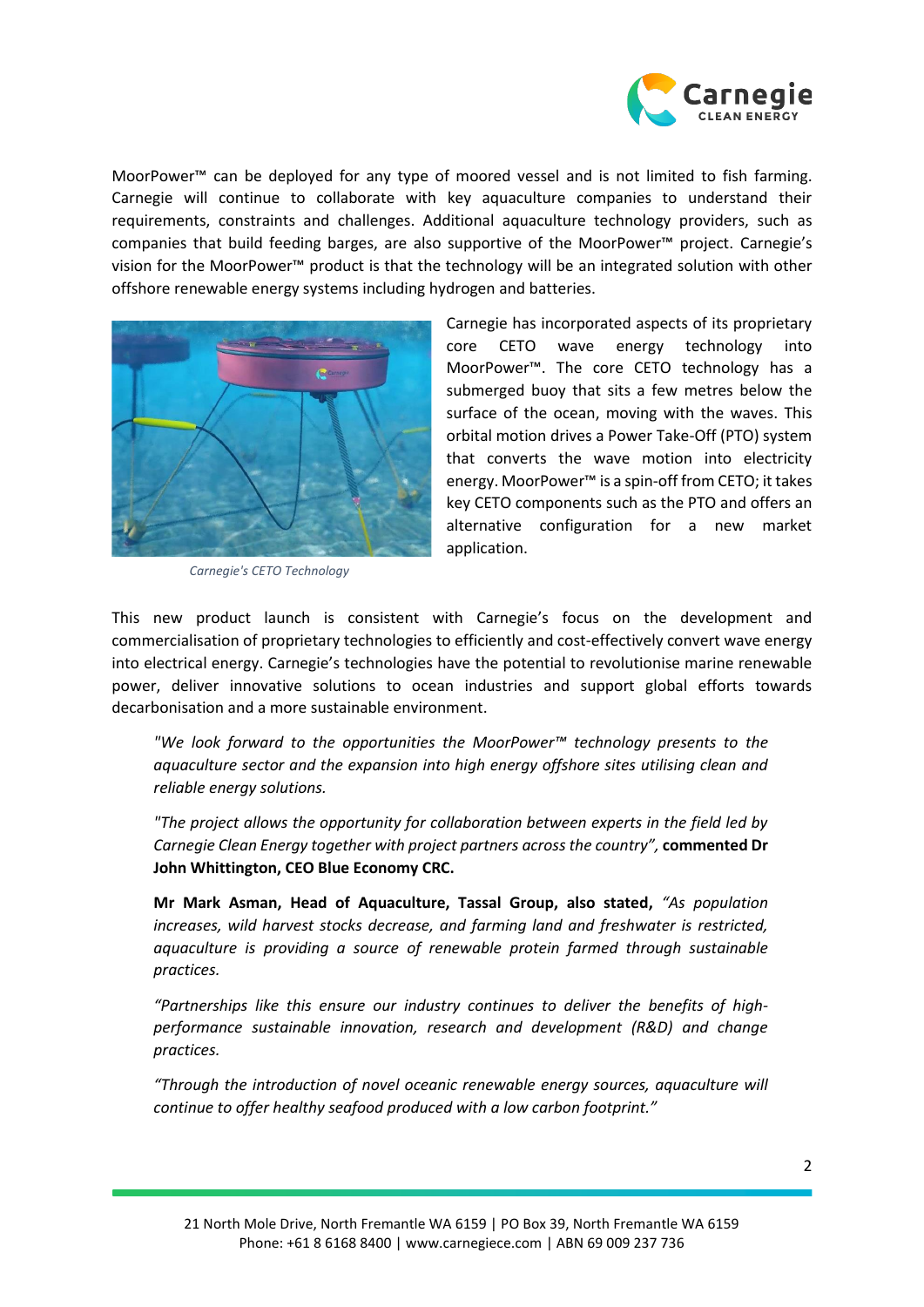

**Carnegie's CEO, Mr Jonathan Fiévez, added:** *"We are extremely pleased by this collaboration with the Blue Economy CRC and leading industry partners which have come together around MoorPower*™*, a new wave energy product that delivers solutions to challenges encountered in the aquaculture sector.* 

*"MoorPower™ reduces or removes the reliance on diesel and provides clean, reliable, predictable energy to support the growth of a diverse sustainable blue economy. The technology also expands our market reach, while complementing the technical advancements being made on our CETO technology. We are excited to expand our product portfolio with the addition of MoorPower*™ *and are eager to progress and deliver both the CETO and MoorPower™ products to the market.* 

*"The elegance of the MoorPower™ aquaculture application for Carnegie is that these barges constantly move with the waves already and we have the electricity customer and an existing prime mover (the infrastructure being moved by the waves) in one pre-existing package. We are essentially optimising our CETO power take-off and controller to suit the application and provide a competitive offering.*

*"Wave energy has the benefits of consistency and predictability, and in some places, wave may be the only renewable energy that is practical. With an enormous resource that is largely untapped, wave energy is only set to grow, and working on joint initiatives like the MoorPower™ project, will accelerate and strengthen the advancement of these technologies on a global scale."*



*Fish feeding barge offshore and exposed to energetic waves*

This announcement has been authorised by the Chairman and Company Secretary.

**For more information** Carnegie Clean Energy Limited +61 8 6168 8400 [enquiries@carnegiece.com](mailto:enquiries@carnegiece.com) [www.carnegiece.com](http://www.carnegiece.com/)